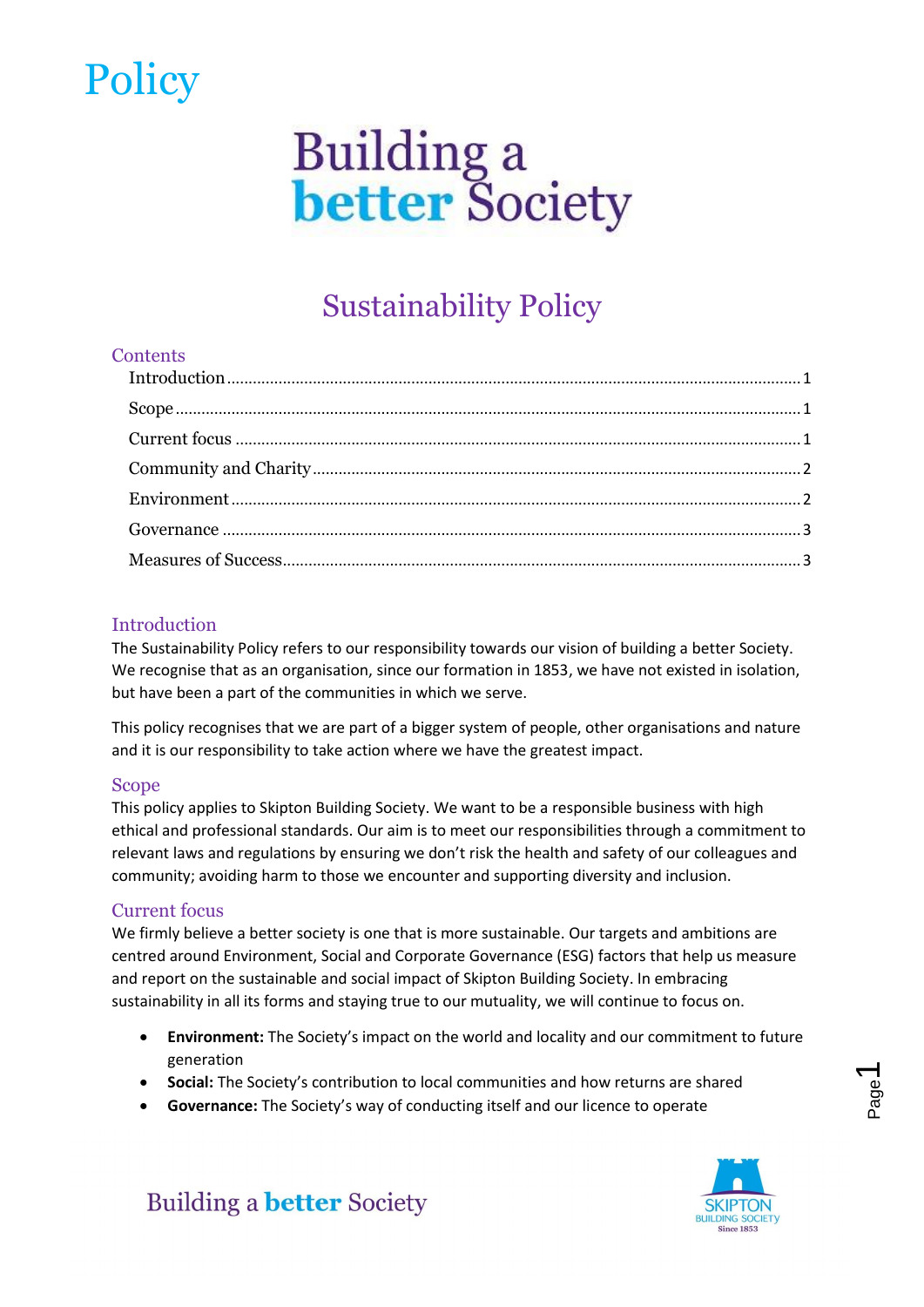## **Policy**

To help us develop our targets and ambitions we use the Sustainable Development Goals (SDGs) framework. The SDG's are a globally recognised plan to end poverty, fight inequality and stop climate change by 2030.

In 2021 we became a signatory of the UN Principles of Responsible Banking (PRBs). The PRBs provide the framework for a sustainable banking system. There are six principles: Alignment; Impact & Target Setting; Clients & Customers; Stakeholders; Governance & Culture; Transparency & Accountability. By committing to these principles and undertaking an impact analysis to understand the positive and negative impacts of our products, services, procedures and policies, we will identify where we can have the most impact, further embed sustainability throughout the Society, and continue to deliver best sustainable practice for our customers and wider society.

#### <span id="page-1-0"></span>Community and Charity

Skipton Building Society is committed to supporting community groups and charities. We aim to have a positive impact on customers, colleagues and communities through charitable donations, colleague fundraising and volunteering.

To note a few of our charity and community activities; our corporate charity partner is voted for by colleagues, typically a 3-year corporate charity partnership is to provide a focus for colleague fundraising and volunteering as well as raising awareness. The Skipton Building Society Charitable Foundation operates as an independent charitable trust with trustees both external and at least one internal colleague. Their primary focus is to benefit children, youth schemes and the elderly, for more information please see the Charitable Foundation website.

We support our colleagues by allowing three days volunteering per year, providing a matched funding scheme and encouraging payroll giving.

#### <span id="page-1-1"></span>Environment

Skipton Building Society recognises that its operations have an impact on the environment. We accept the "duty of care" imposed by legislation as the minimum standard to be set and maintained, but our intention is to develop a business that is environmentally sustainable.

We aim to reduce our environmental impact by tracking, offsetting, and reducing our carbon footprint. To ensure we take action where we have the greatest impact this policy sets out key principles that must be followed by the Society:

- We will offset our Scope 1 & 2 emissions annually. We are committed to continually reducing our carbon footprint and will evaluate our business activities to identify negative environmental aspects and significant energy uses.
- Electricity purchased by the Society must be from renewable sources.
- We will work to reduce the amount of waste we generate and will continue to send <1% waste to landfill. Waste will be reused or recycled where possible.
- All new fleet vehicles purchased must be an electric vehicle (EV) or hybrid.
- All branch refurbishment plans must include LED lighting, highly efficient air conditioning, low energy heating and insulation must be installed where possible.
- Sustainable furniture/equipment for head office and in branches must be purchased from responsible suppliers.



Page  $\boldsymbol{\sim}$